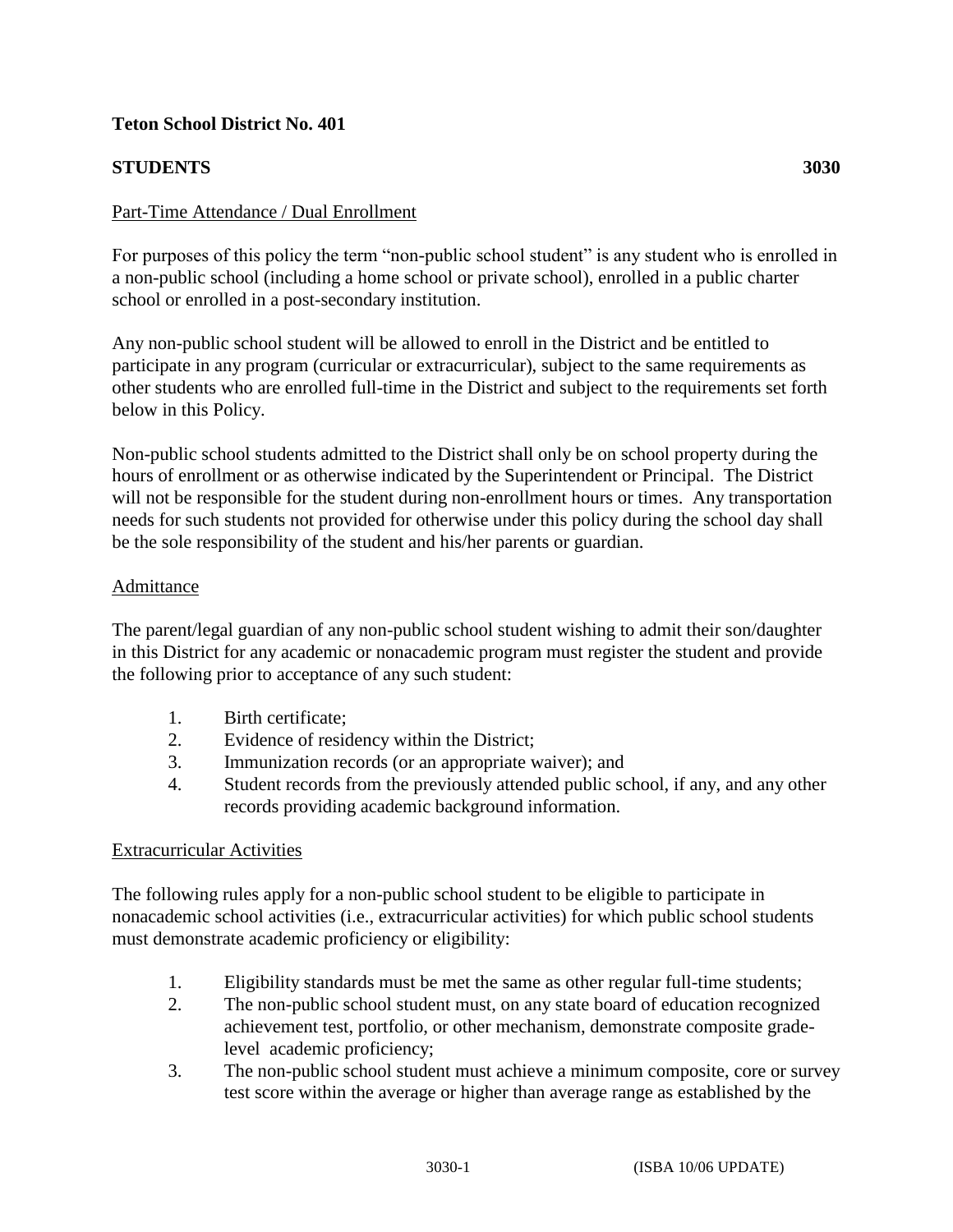test service utilized on any nationally-normed test. The minimum score on each assessment is the fifth  $(5<sup>th</sup>)$  stanine for the battery total score. The parents or guardian of a dual enrollment student are responsible for obtaining third party testing for their child at their expense in accordance with I.C. 33-203 and State Board of Education rules. Demonstrated proficiency shall be used to determine eligibility for the current and next school year, not to exceed a period of twelve (12) months from the date the test results are released;

- 4. Non-public school students must be provided the opportunity to take state tests or other standardized tests given to all regularly enrolled public school students when pre-arranged with the principal of the building where the student is registered. A fee may be assessed to cover extra administration costs.
- 5. A non-public school student will be subject to the same requirements as public school students regarding school attendance on the date of an activity. If the nonpublic school student is not scheduled to attend academic courses in the District on activity days, the non-public school student's primary education provider shall provide assurance to the District that such student has met the attendance requirements in the non-public school academic setting.

# **Priority**

Priority for enrollment, when school programs reach maximum capacities, will be given to students enrolled on a regular full-time basis. If a number of non-public school students request admission into the same class, they will be accepted on a first-come basis. In the event the class enrollment position of a non-public school student is needed for a regular full-time student during the course of the year, the full-time student will have priority for the position beginning with the semester after the need is identified.

# Average Daily Attendance

Students who are dual enrolled (i.e., enrolled on a part-time basis) shall be used in calculating the District's state fund, but only to the extent of the student's participation in District programs.

# Transportation

A public charter school student or nonpublic student, upon admission to a school in this District, may ride a school bus on regularly scheduled routes (including activity bus routes) and use regularly established bus stops or stops which would require no deviation from the regularly established bus route. No alteration of routes will be made to specially accommodate a dual enrollment student. If a dual enrollment student attends only part time, the District may furnish transportation at the regularly scheduled time closest to the time period for which a student is enrolled (i.e., morning busing for a.m. classes or afternoon busing for p.m. classes). The District will not provide such transportation if there is no available space, if the furnishing of such transportation would cause a deviation or alteration of the regularly established bus routes or stops or if the furnishing of such transportation would require the purchase of additional or substitute equipment.